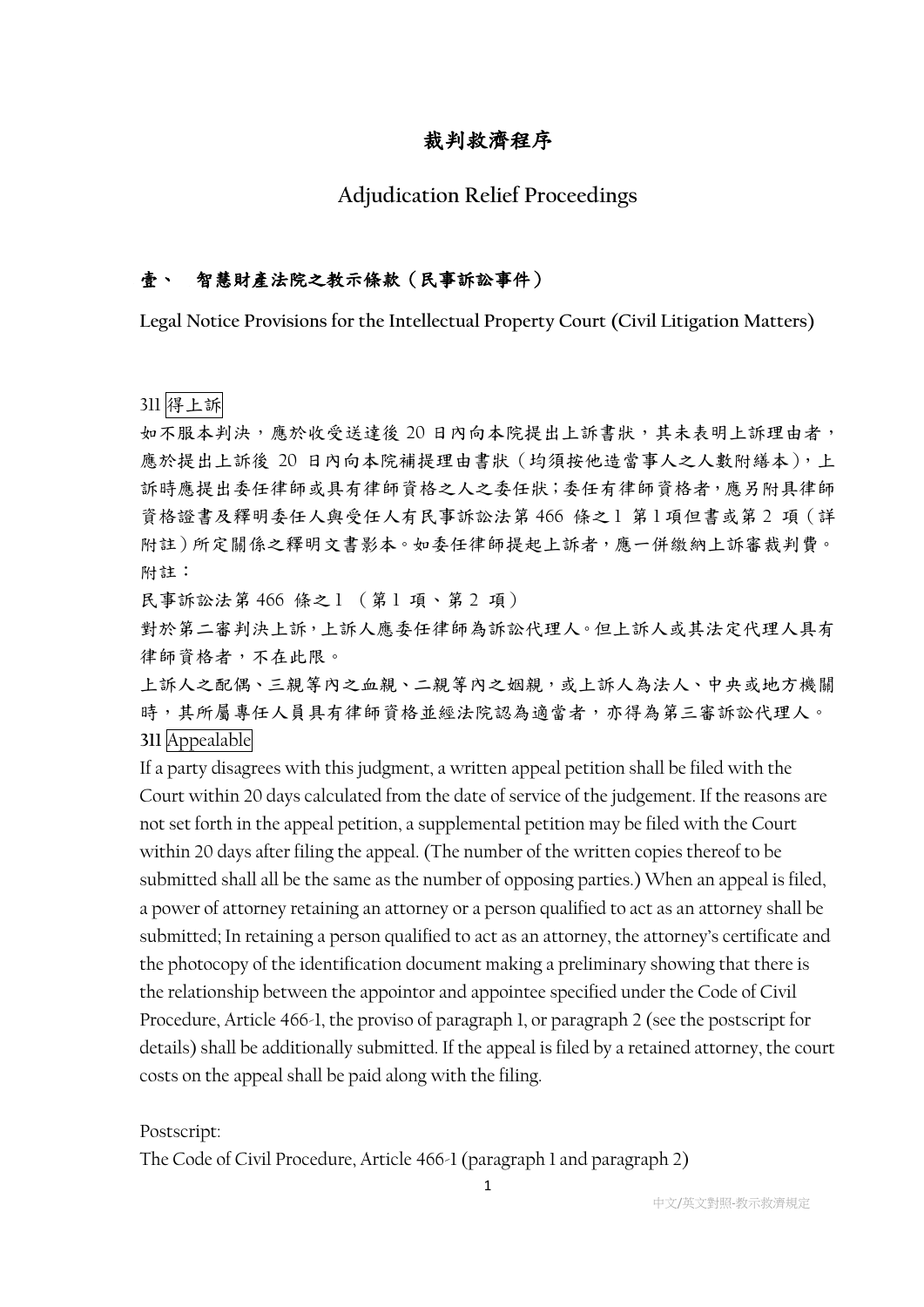Unless the appellant or his/her statutory agent himself/herself is qualified to act as an attorney, an appellant shall appoint an attorney as his/her advocate in the appeal from the judgment of a court of second instance.

In cases where the spouse, or a relative by blood within the third degree or a relative by marriage within the second degree to the appellant is qualified to act as an attorney, and in cases where the appellant is a juridical person or a central or local government agency and has a full-time personnel who is qualified to act as an attorney, such persons may act as the advocate for the appellant in the third instance if the court considers it appropriate to permit such appointment.

312 不得上訴 本件不得上訴。 **312** Non-appealable This case is not appealable.

# 313 得抗告

如不服本裁定,應於送達後 10 日內向本院提出抗告狀,並繳納抗告費新臺幣 1,000 元。 **313** Right to interlocutory appeals

A person who disagrees with this ruling shall file a written petition of appeal against the ruling to the Court within 10 days calculated from the date of service of this ruling, and the court costs of NTD1,000 on an appeal against a ruling shall be paid.

314 不得抗告

本件不得抗告。

**314** No appeals may be raised against the ruling.

No appeals may be raised against this case.

315 不得抗告(核發秘密保持命令裁定)

本件不得抗告。

本秘密保持命令,自本命令送達相對人時起發生效力。

**315** No appeals may be raised against the ruling. (A ruling granting a confidentiality preservation order)

No appeals may be raised against this case.

This confidentiality preservation order shall become effective upon being served to the counterparty thereto.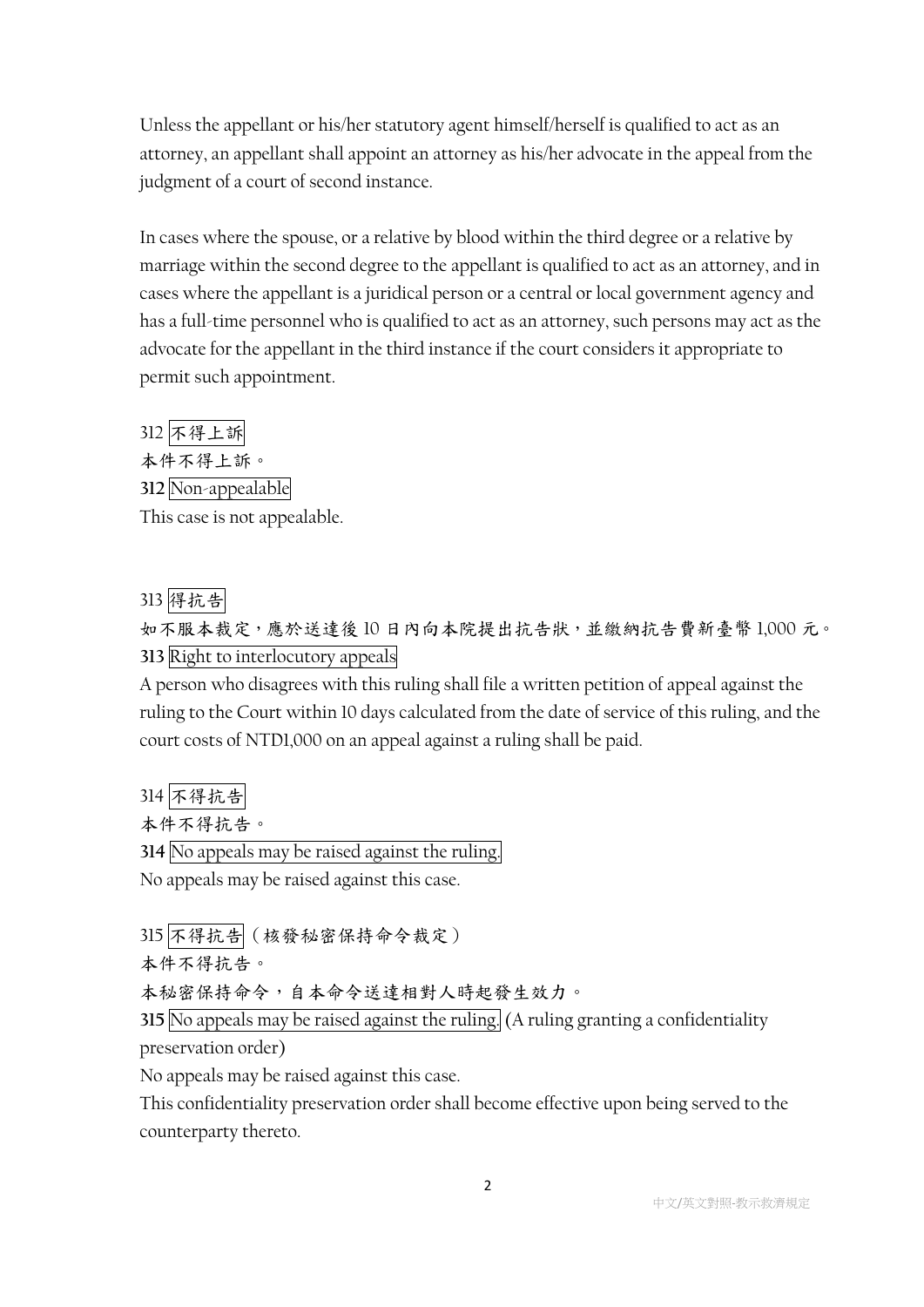316 再抗告

本裁定除以適用法規顯有錯誤為理由外,不得再抗告。如提起再抗告,應於收受後 10 日內委任律師為代理人向本院提出再抗告狀。並繳納再抗告費新台幣 1 千元。

**316** Right to re-appeals against rulings

No re-appeals may be taken from this ruling except that it is based on the ground that there is a manifest error in the application of law in such ruling. If a party files a re-appeal against this ruling, a written interlocutory re-appeal petition shall be filed with the Court by the attorney retained as the agent within 10 days calculated from the date of service of the ruling, and court costs of NTD1,000 on a re-appeal from a ruling shall be paid.

317 部分不得抗告、部分得抗告

就准許部分不得聲明不服;就駁回部分如不服本裁定,應於送達後 10 日內向本院提出 抗告狀,並繳納抗告費新臺幣 1,000 元。

**317** Partially not appealable and partially appealable against rulings

For the part that is granted for an appeal, no objection may be raised; for the part that is dismissed for an appeal, a person who disagrees with this ruling shall file a written petition of appeal against the ruling to the Court within 10 days calculated from the date of service of this ruling, and the court costs of NTD1,000 on an appeal against a ruling shall be paid.

318 得異議 不服本裁定者,應於送達後10日內,以書狀向司法事務官提出異議。 **318** Objectionable

If a party disagrees with this ruling, an objection to this ruling in writing shall be raised to the Court Administrator, within 10 days starting from the day following the service of this ruling.

# 貳、 智慧財產法院之教示條款(刑事訴訟案件)

**Legal Notice Provisions for the Intellectual Property Court (Criminal Litigation Matters)**

319 得上訴

如不服本判決應於收受本判決後 10 日內向本院提出上訴書狀,其未敘述上訴理由者, 並得於提起上訴後 10 日內向本院補提理由書狀(均須按他造當事人之人數附繕本)『切 勿逕送上級法院』。

**319** Appealable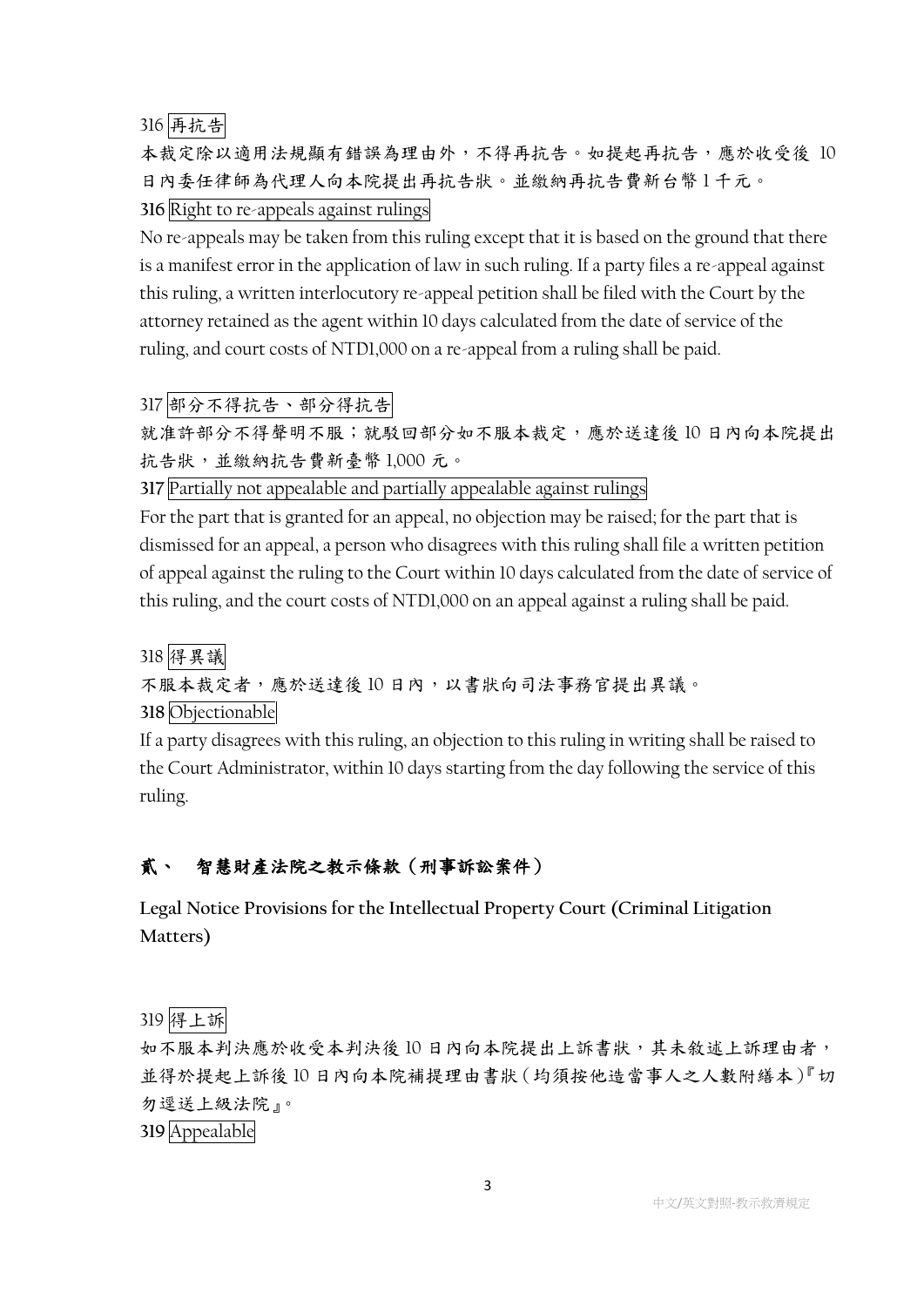If a party disagrees with this judgment, a written appeal petition shall be filed with the Court within 10 days calculated from the date of service of the judgement. If the reasons are not set forth in the appeal petition, a supplemental petition may be filed with the Court within 10 days after filing the appeal. (The number of the written copies thereof to be submitted shall all be the same as the number of opposing parties.) [Please do not submit it directly to the Court of Appeal.]

320 得上訴(不得上訴第三審判決之例外情形)

依刑事訴訟法第 376 條第1項但書規定,被告或得為被告利益上訴之人,如不服本判 決,應於收受送達後10日內向本院提出上訴書狀,其未敘述上訴之理由者並得於提起 上訴後 10 日內向本院補提理由書(均須按他造當事人之人數附繕本)「切勿逕送上級 法院」。

**320** Appealable (The exception that may be appealed to the court of third instance) In accordance with the proviso of Paragraph 1 of Article 376 of the Code of Criminal Procedure, where the defendant or a person who may appeal for the interest of the defendant disagrees with this judgment, he/she shall file a written petition of appeal to the Court within 10 days calculated from the date of service of this judgement; A person who fails to set forth ground of reasons in a written petition of appeal may file a supplemental petition with ground of reasons in writing to the Court within 10 days after the filing of the appeal. (The number of the written copies thereof to be submitted shall all be the same as the number of opposing parties.) [Please do not submit it directly to the Court of Appeal.]

321 不得上訴 本件不得上訴。 **321** Non-appealable This case is not appealable.

322 得抗告 如不服本裁定,應於裁定送達後 5 日內向本院提出抗告狀。 **322** Right to interlocutory appeals

A person who disagrees with this ruling shall file a written petition of an appeal against the ruling to the Court within 5 days calculated from the date of service of this ruling.

323 得再抗告

如不服本裁定,應於收受送達後 5 日內向本院提出再抗告狀。

**323** Right to re-appeals against rulings

A person who disagrees with this ruling shall file a written petition of a re-appeal against the ruling to the Court within 5 days calculated from the date of service of this ruling.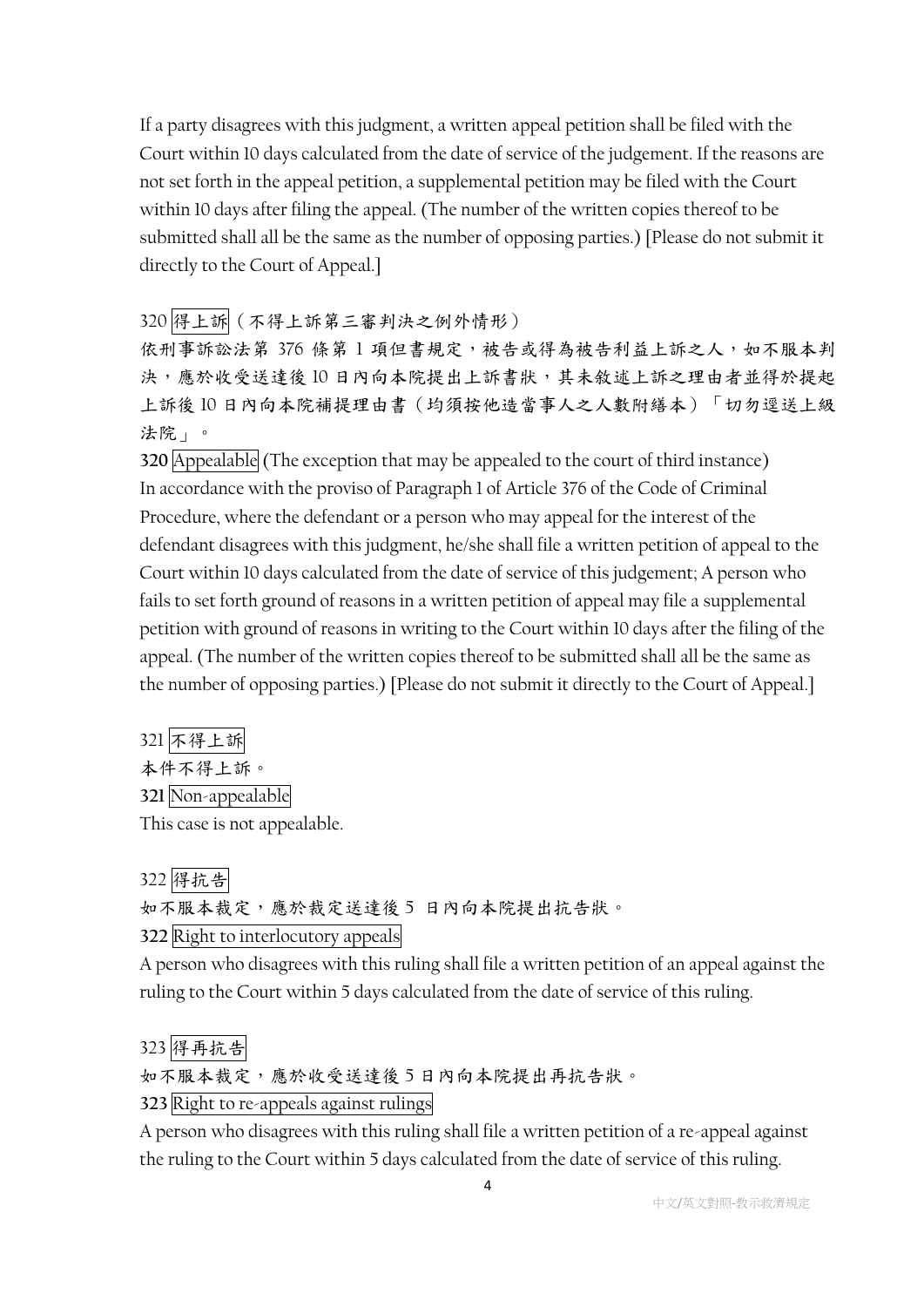324 不得抗告

本件不得抗告。

**324** No appeals against rulings

No appeals may be raised against this case.

325 不得再抗告

本件不得再抗告。

**325** No re-appeals against rulings

No re-appeals may be raised against this case.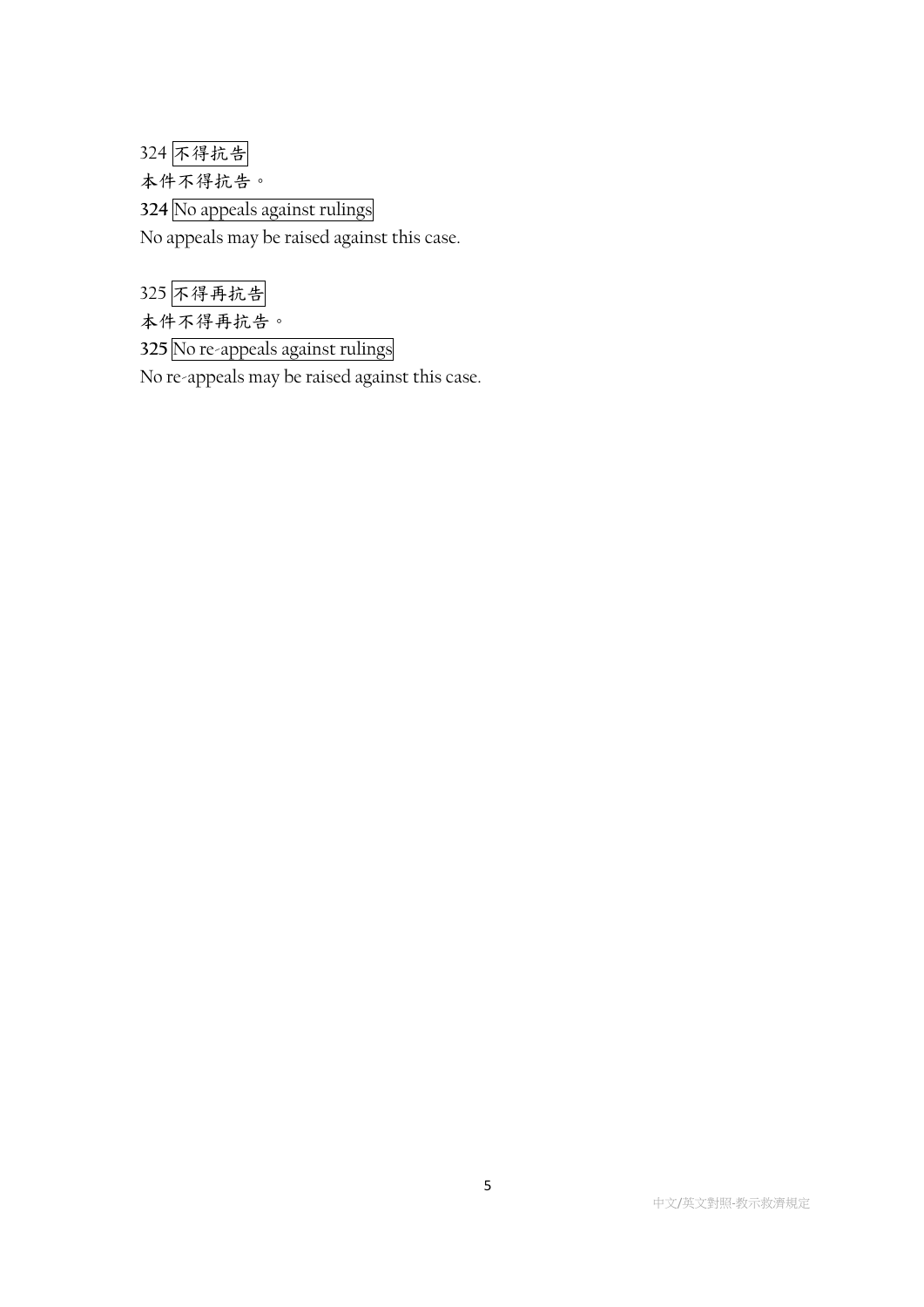## 參、 智慧財產法院之教示條款(行政訴訟事件)

**Legal Notice Provisions for the Intellectual Property Court (Administrative Litigation Matters)**

### 326 得上訴

如不服本判決,應於送達後 20 日內,向本院提出上訴狀並表明上訴理由,其未表明上 訴理由者,應於提起上訴後 20 日內向本院補提上訴理由書;如於本判決宣示後送達前 提起上訴者,應於判決送達後20日內補提上訴理由書(均須按他造人數附繕本)。 上訴時應委任律師為訴訟代理人,並提出委任書(行政訴訟法第 241 條之 1 第 1 項前 段),但符合下列情形者,得例外不委任律師為訴訟代理人(同條第 1 項但書、第 2 項)。

| 得不委任律師為訴訟                            |                            |  |  |
|--------------------------------------|----------------------------|--|--|
| 代理人之情形                               | 所需要件                       |  |  |
| (一)符合右列情形之                           | 1. 上訴人或其法定代理人具備律師資格或為教育部審  |  |  |
| 一者,得不委任律師                            | 定合格之大學或獨立學院公法學教授、副教授者。     |  |  |
| 為訴訟代理人                               | 2. 税務行政事件,上訴人或其法定代理人具備會計師  |  |  |
|                                      | 資格者。                       |  |  |
|                                      | 3. 專利行政事件,上訴人或其法定代理人具備專利師  |  |  |
|                                      | 資格或依法得為專利代理人者。             |  |  |
| (二)非律師具有右列                           | 1. 上訴人之配偶、三親等內之血親、二親等內之姻親具 |  |  |
| 情形之一,經最高行                            | 備律師資格者。                    |  |  |
| 政法院認為適當者,                            | 2. 稅務行政事件,具備會計師資格者。        |  |  |
| 亦得為上訴審訴訟代                            | 3. 專利行政事件,具備專利師資格或依法得為專利代  |  |  |
| 理人                                   | 理人者。                       |  |  |
|                                      | 4. 上訴人為公法人、中央或地方機關、公法上之非法人 |  |  |
|                                      | 團體時,其所屬專任人員辦理法制、法務、訴願業務    |  |  |
|                                      | 或與訴訟事件相關業務者。               |  |  |
| 是否符合(一)、(二)之情形,而得為強制律師代理之例外,上訴人應於提起上 |                            |  |  |
| 訴或委任時釋明之,並提出(二)所示關係之釋明文書影本及委任書。      |                            |  |  |

#### **326** Appealable

If a party disagrees with this judgment, a written appeal petition shall be filed with the Court within 20 days calculated from the date of service of the judgement indicating the reasons for the appeal. If the reasons are not set forth in the appeal petition, a supplemental petition shall be filed with the Court within 20 days after the filing of the appeal. If the petition is filed after the judgment is announced but before it is served, a supplemental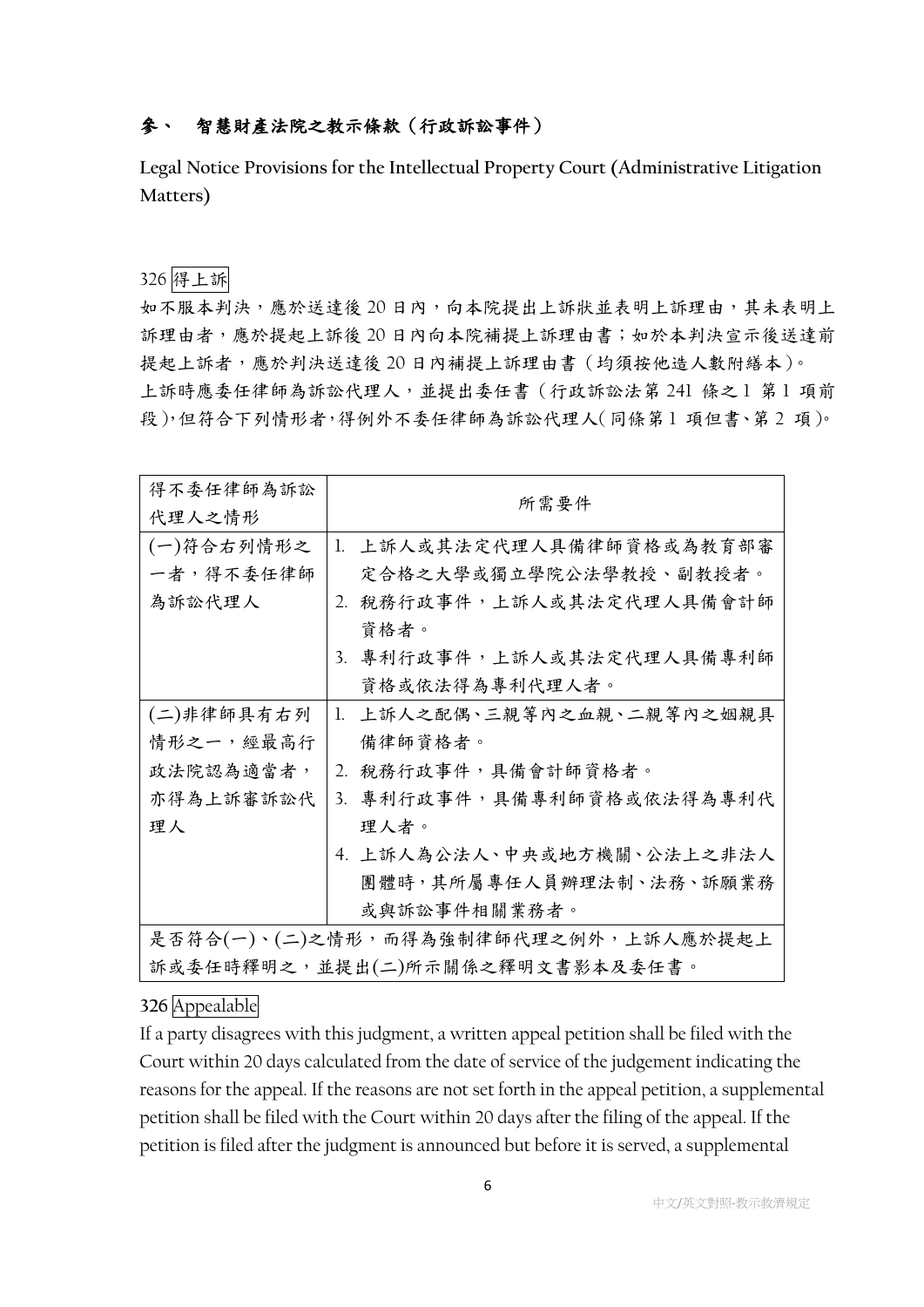petition with reasons of the appeal shall be filed with the Court within 20 days after the judgment is served. (The number of the written copies thereof to be submitted shall be the same as the number of opposing parties.)

An appellant shall appoint an attorney as his/her advocate in the appeal and produce a power of attorney. (Administrative Litigation Act, Article 241-1, the fore part of paragraph 1). However, provided that any of the following conditions is met, an appellant may exceptionally not to appoint a lawyer as his/her advocate. (the proviso of paragraph 1 and paragraph 2 of the same Article)

| Conditions under       |    |                                                       |
|------------------------|----|-------------------------------------------------------|
| which an appellant     |    |                                                       |
| may exceptionally not  |    | Requirements                                          |
| to appoint a lawyer as |    |                                                       |
| his/her advocate       |    |                                                       |
| (1) When any one of    | 1. | The appellant or his/her legal representative is      |
| the conditions set out |    | qualified to act as an attorney or is a professor or  |
| in the right column is |    | an associate professor of public law in a university  |
| met, an appellant may  |    | or independent college accredited by the Ministry     |
| exceptionally not to   |    | of Education.                                         |
| appoint a lawyer as    |    | 2. For tax administrative matters, the appellant or   |
| his/her advocate.      |    | his/her legal representative is qualified to act as a |
|                        |    | certified public accountant.                          |
|                        | 3. | For patent administrative matters, the appellant or   |
|                        |    | his/her legal representative is qualified to act as a |
|                        |    | patent attorney or legally qualified to act as a      |
|                        |    | patent agent.                                         |
| $(2)$ Where a non-     | 1. | Where the spouse, or a relative by blood within       |
| lawyer meets any one   |    | the third degree or a relative by marriage within     |
| of the conditions set  |    | the second degree to the appellant is qualified to    |
| out in the right       |    | act as an attorney.                                   |
| column, and the        | 2. | For tax administrative matters, the person is         |
| Supreme                |    | qualified to act as a certified public accountant.    |
| Administrative Court   | 3. | For patent administrative matters, the person is      |
| considers it           |    | qualified to act as a patent attorney or legally      |
| appropriate, such a    |    | qualified to act as a patent agent.                   |
| non-lawyer may also    |    |                                                       |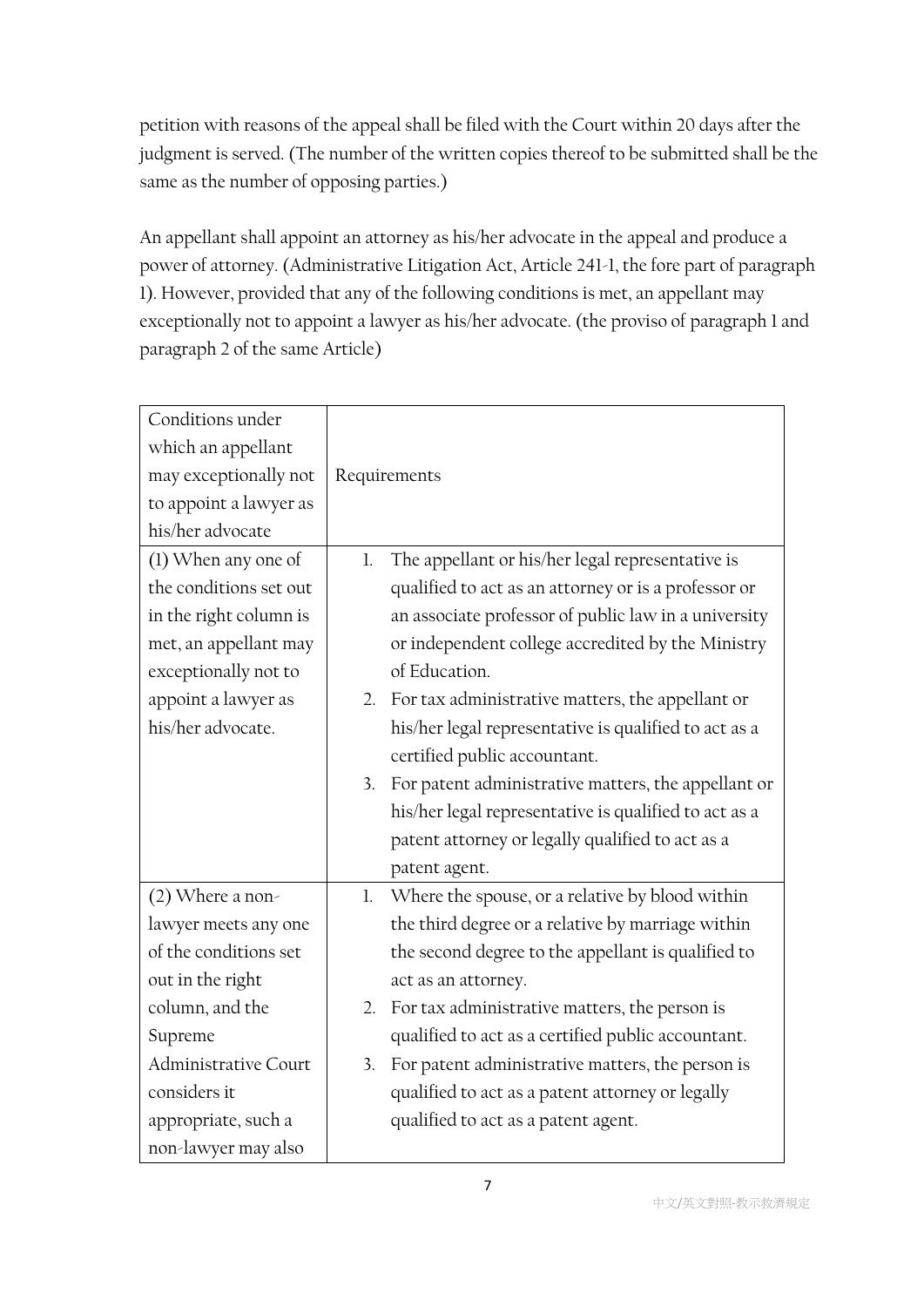| act as an advocate in | 4. Where the appellant is a public legal person, a |
|-----------------------|----------------------------------------------------|
| the appellant court.  | central or local government agency or an           |
|                       | unincorporated group in public law and has full-   |
|                       | time personnel who handle the legal system, legal  |
|                       | affairs, petitions, or the business related to the |
|                       | litigation matter.                                 |

Whether it meets the conditions of (1) and (2) above to be an exception to the mandatory representation in court by an attorney, the appellant shall make a preliminary showing either upon appeal or upon appointing the advocate, and produce the photocopy of the document indicating the relationship specified in (2) above and the Power of Attorney.

327 得抗告

如不服本裁定,應於送達後10日內向本院提出抗告狀(須按他造人數附繕本)。 **327** Right to interlocutory appeal

If a party disagrees with this ruling, a written interlocutory appeal petition shall be filed with the Court within 10 days calculated from the date of service of the ruling. (The number of the written copies thereof to be submitted shall be the same as the number of opposing parties.)

328 不得抗告

不得抗告。

**328** No appeals may be against the ruling

No appeals may be raised against the ruling.

329 不得抗告(核發秘密保持命令裁定)

不得抗告。

本秘密保持命令,自本命令送達相對人時起發生效力。

受秘密保持命令之人,其住所或居所有遷移時,應向法院陳明。

**329** No appeals may be against the ruling (A ruling granting a confidentiality preservation order)

No appeals may be raised against the ruling.

This confidentiality preservation order shall become effective upon being served to the counterparty thereto.

A person subject to a confidentiality preservation order shall report to court any change of